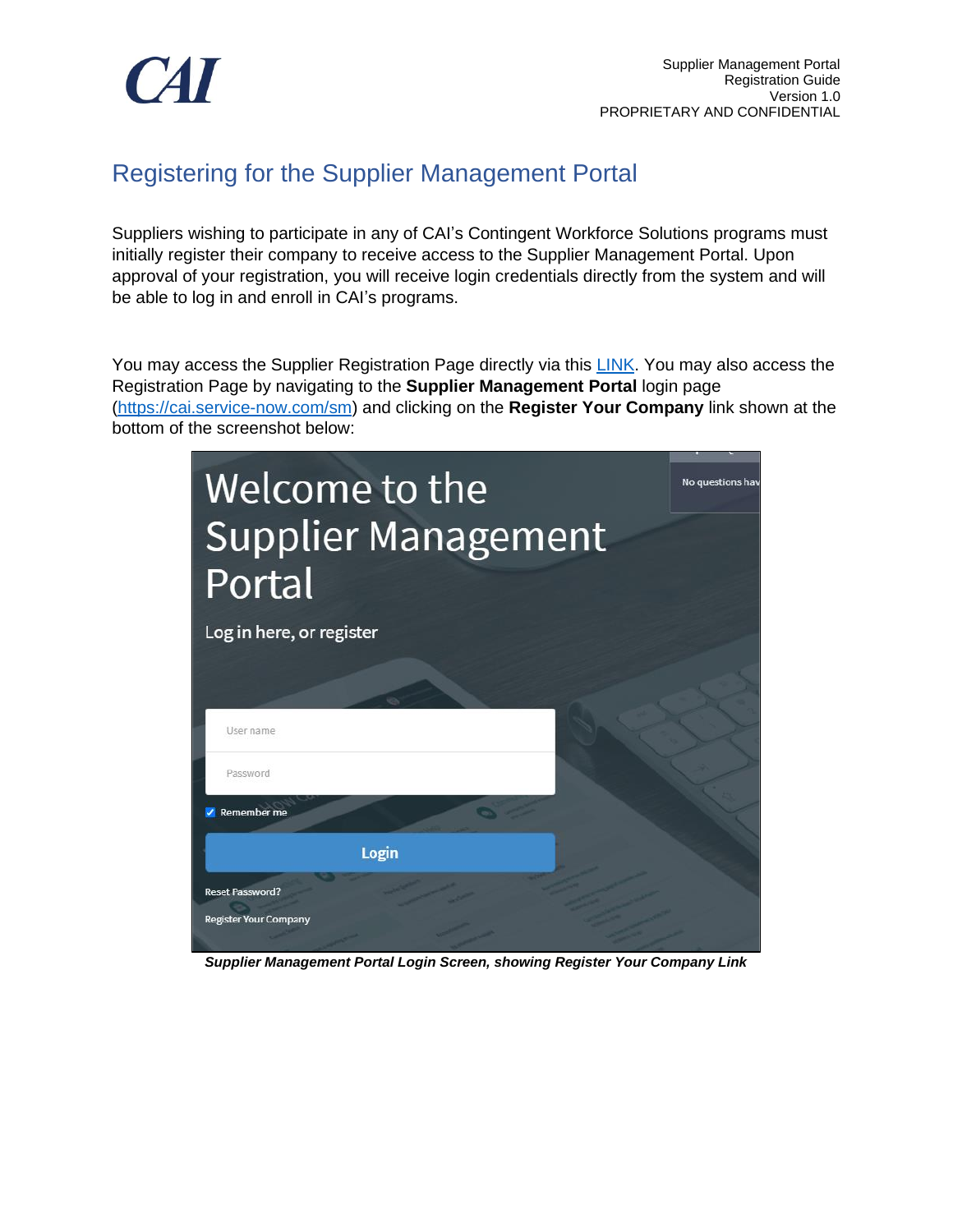

Upon opening the **Supplier Registration Page**, you will see a form that requests **User Information**, **Company Information**, **Contact Information**, **Program Interests**, and **Additional Questions**. Mandatory fields will be highlighted in **red**, and you will be required to provide information in these fields to submit your registration request.

## **Supplier Registration Page**

Please complete the registration page below. Once your registration is successfully submitted and approved, you will receive an email confirmation with your user name and password so that you can access the CAI Supplier Management Portal. Emails will be sent by the following sender: CAI Service Desk <cai@service-now.com>. Please ensure that you can receive emails from this sender and that they are not sent to Spam automatically. Please contact SM.PortalHelp@cai.io with any questions you may have regarding the registration process.

## User Information

| First Name                               | Last Name                               |                                    |
|------------------------------------------|-----------------------------------------|------------------------------------|
| First Name (Required)                    | Last Name (Required)                    |                                    |
| Job Title                                | Phone Number                            | I'm not a robot<br>Privacy - Terms |
| Job Title                                | Phone Number (Required)                 |                                    |
| Email Address                            | Confirm Email Address                   | <b>Submit</b>                      |
| Email Address (Required)                 | Confirm Email Address (Required)        |                                    |
| Company Information                      |                                         |                                    |
| Company Name                             | EIN                                     |                                    |
| Company Name (Required)                  | EIN (Required)                          |                                    |
| Company Phone Number                     | Company URL ?                           |                                    |
| Company Phone Number (Required)          | https://www.example.com                 |                                    |
| Country                                  | Address                                 |                                    |
| United States of America<br>$\checkmark$ | Address (Required)                      |                                    |
| City                                     | State/Province                          |                                    |
| City (Required)                          | Select State (Required)<br>$\checkmark$ |                                    |
| Postal Code                              |                                         |                                    |
| Zip (Required)                           | Sole Proprietorship                     |                                    |

*Supplier Registration Page, showing User Information and Company Information Sections*

**Please note:** the user information you provide within the **User Information** section will be used to create the initial Admin user for your company once your registration is approved.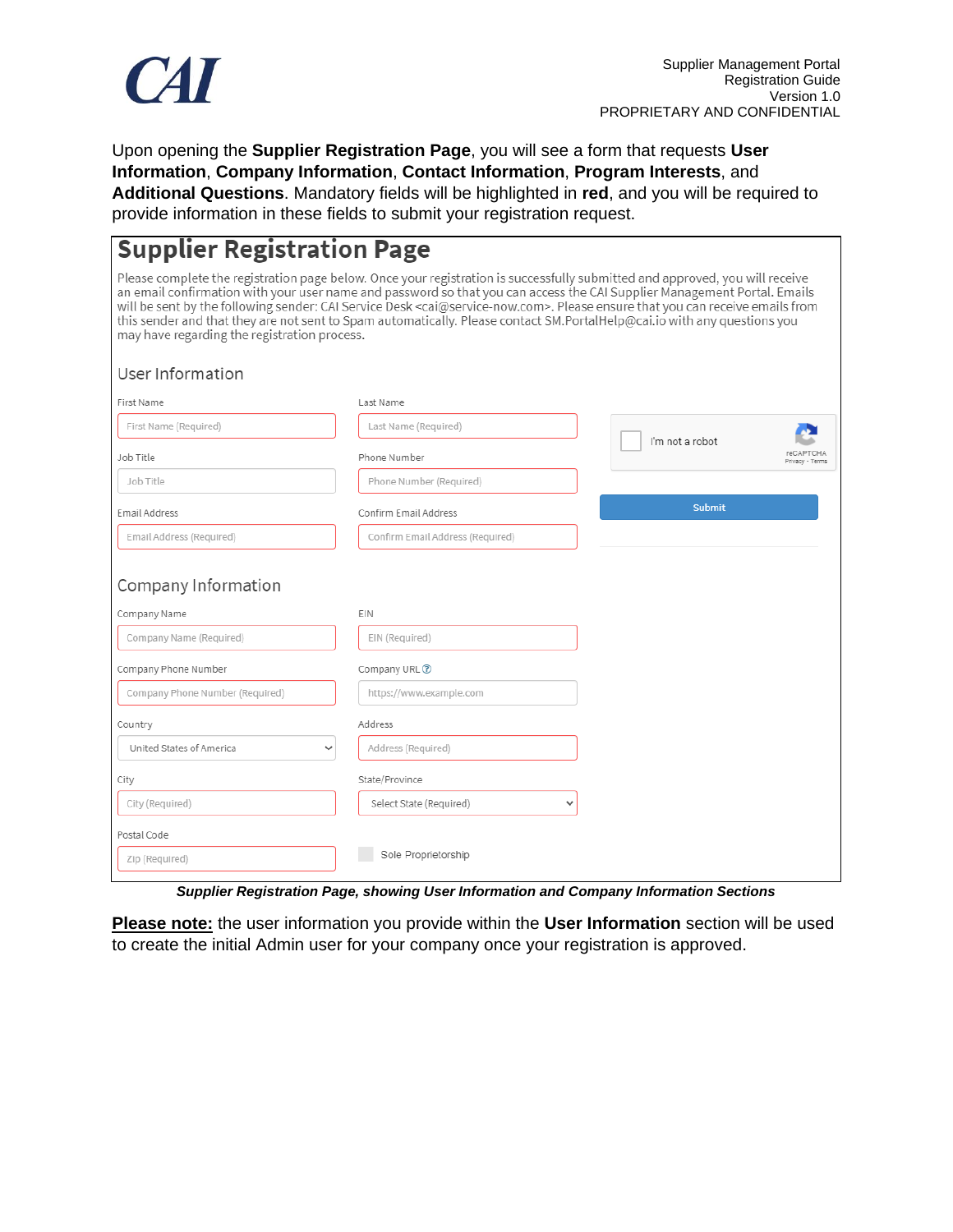

| <b>Contact Information</b>                                                                 |                                          |  |  |
|--------------------------------------------------------------------------------------------|------------------------------------------|--|--|
| President / CEO First Name                                                                 | President / CEO Last Name                |  |  |
| President / CEO First Name                                                                 | President / CEO Last Name                |  |  |
| President Email Address                                                                    | President Phone Number                   |  |  |
| (Enter President/CEO Name First)                                                           | (Enter President/CEO Name First)         |  |  |
| ACH/Invoicing Contact First Name                                                           | ACH/Invoicing Contact Last Name          |  |  |
| ACH/Invoicing Contact First Name                                                           | ACH/Invoicing Contact Last Name          |  |  |
| <b>ACH Contact Email Address</b>                                                           | ACH Contact Phone Number                 |  |  |
| (Enter ACH/Invoicing Contact Name First)                                                   | (Enter ACH/Invoicing Contact Name First) |  |  |
| Program Interests<br>*Please select at least one<br>Contingent Workforce Solution Programs | Other CAI Staff Aug Opportunities        |  |  |
| <b>Additional Questions</b>                                                                |                                          |  |  |
| What cities do you have Primary Offices in?                                                |                                          |  |  |
|                                                                                            |                                          |  |  |
| What does your company specialize in?                                                      |                                          |  |  |
|                                                                                            |                                          |  |  |
| What is your competitive advantage?                                                        |                                          |  |  |
|                                                                                            |                                          |  |  |

*Supplier Registration Page, showing Contact Information, Program Interests, and Additional Questions*

Once you have provided information in all mandatory fields, complete the CAPTCHA check and click on **Submit**. After submission, the system may pause for several seconds as it validates that there is not an existing account for your company already. If no other account exists, a popup message will appear and inform you that the request was submitted successfully, and provide additional information on what to expect as next steps. You will then be returned to the Login Page for the Portal.

Once your registration request is submitted, CAI will review the request for validity. If your request is approved, the information provided within the **User Information** section of the registration will be used to generate an Admin account, and login credentials will be delivered automatically from the system. The user can then use this information to access the system and create other accounts, or initiate the enrollment process.